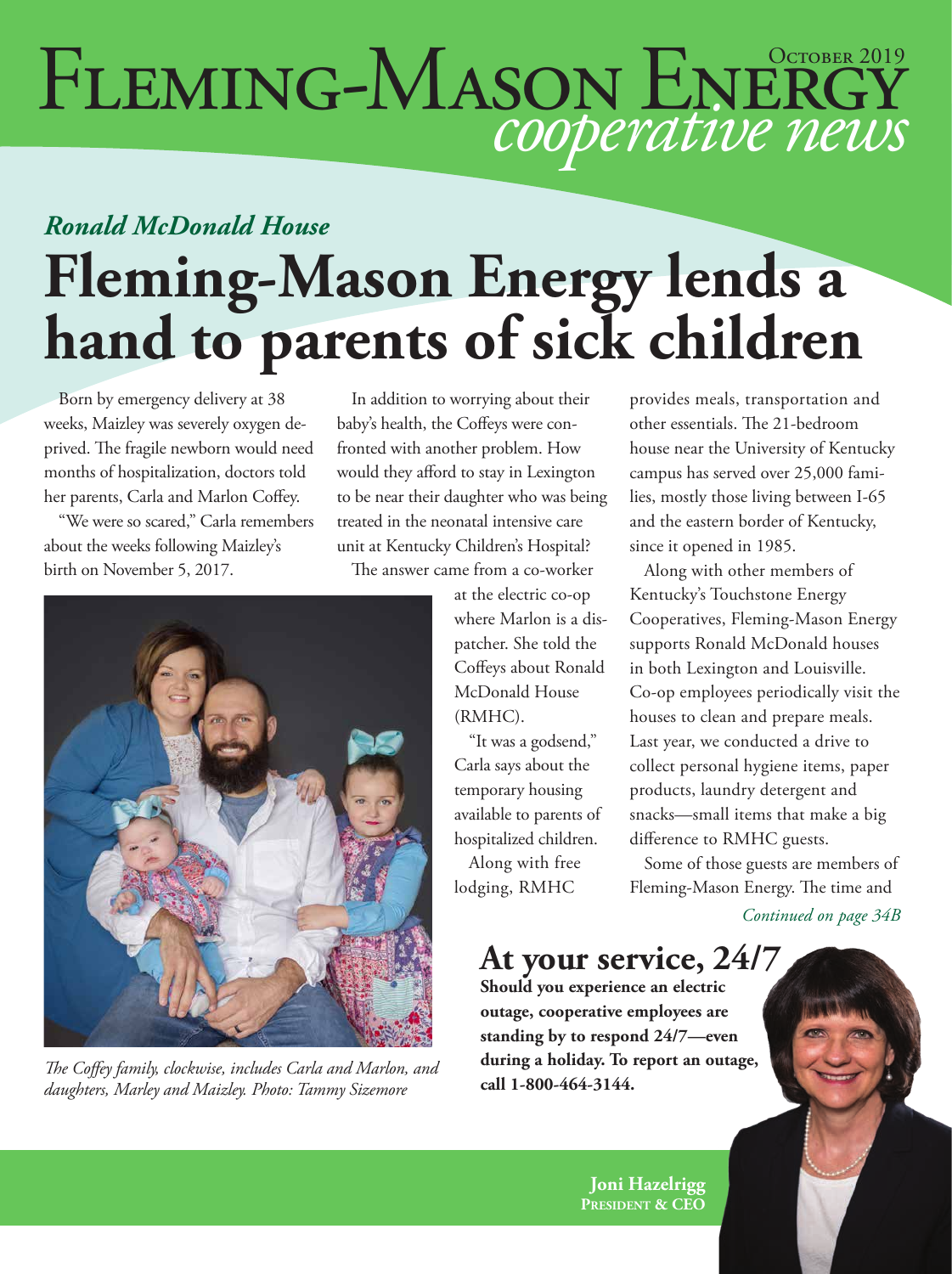

A Touchstone Energy<sup>®</sup> Cooperative AIX

Contact us: In Fleming County: (606) 845.2661

Other Counties: (800) 464.3144

Hours:  $7:30$  A.M.  $-4:30$  P.M.

Editor Lori K. Ulrich President & CEO Joni Hazelrigg

Board of Directors Lonnie Vice CHAIRMAN

> Tom Saunders Vice Chairman

Dina Gooding Secretary treasurer

Other Directors Timothy S. Eldridge Rick Hord John M. Roe Regina Rose

> Attorneys Marvin Suit Earl Rogers III

Follow us on: **Rounded square** Only use blue and/or white. For more details check out our Brand Guidelines.

#### *Continued from page 34A*

donations we contribute are small gestures to help these local families. It's one more way your cooperative cares for those who live and work along our power lines.

After 68 days in the hospital, Maizley came home to live with her family, which includes sister Marley. Her parents spent 64 days,

including holidays Thanksgiving and Christmas, at RMHC.

"I cannot imagine the expense we would have had if we had to stay at a hotel all those nights," Carla says. "We are truly thankful to RMHC—and everyone who supports RHMC—for not only us, but for every family who needs it."

### *Your Safety Matters* **Be alert to electric hazards during fall harvest**

Farming accidents can happen without a moment's notice, but having knowledge and awareness about potential electric hazards can prevent injuries, suffering and even death.

Before moving large farm machinery, always walk around the entire vehicle to look for guy wires, transformers and meter sockets, which can be extremely hazardous if there is contact.

If you are harvesting corn or soybeans,

look up and keep the grain harvester spout at least 10 feet below and clear of overhead lines. When switching grain bins, lower the auger to prevent contact with power lines.

If you are moving and lifting irrigation pipes, have a spotter watch to make sure you stay away from overhead lines.

Fleming-Mason Energy cares about your safety. Be alert. Be safe.

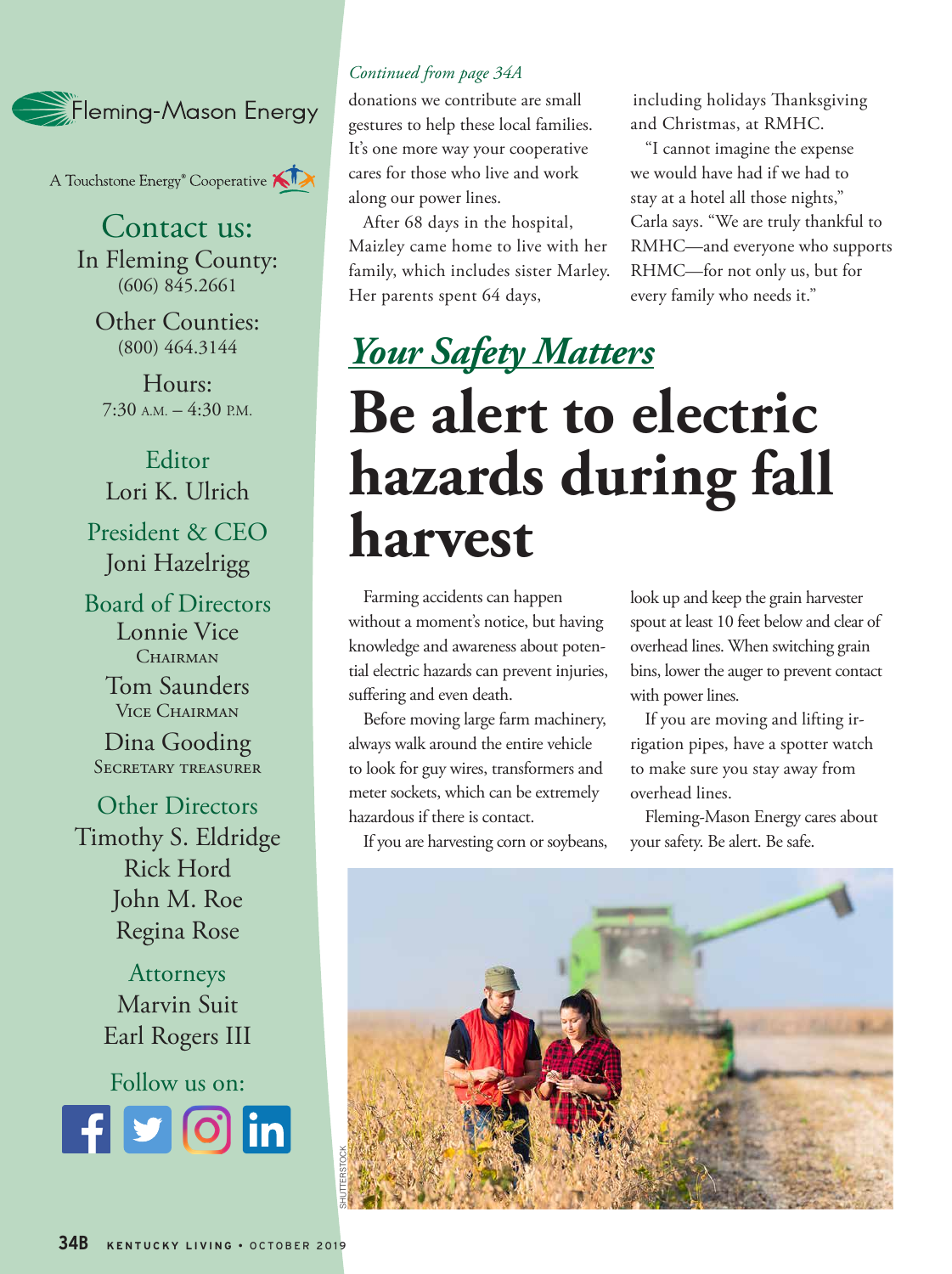# **J.E. Smith Jr. Memorial Pavilion**

Fleming-Mason Energy employees and directors gathered August 16 for a special event. The board dedicated the pavilion, located at Fleming-Mason headquarters, as the J.E. Smith Jr. Memorial Pavilion to honor the

longtime director. Smith served on the FME board for nearly 60 years holding the positions of treasurer, chairman and vice chairman. Smith was a longtime dairy, beef and tobacco farmer and was active in his community.



*Friends and family were on hand to unveil a plaque that will be placed at the newly named J.E. Smith Jr. Memorial Pavilion. Photo: Lori Ulrich*

### Be cold weather ready

As your local co-op, we're here to provide advice on ways to help you save energy. But, you can also do-it-yourself with our free, online energy audit. Just visit our website and click on BillingInsights to enter a few facts about your home. Then you'll get recommendations to make your home comfortable every season.

*The power of human connections*